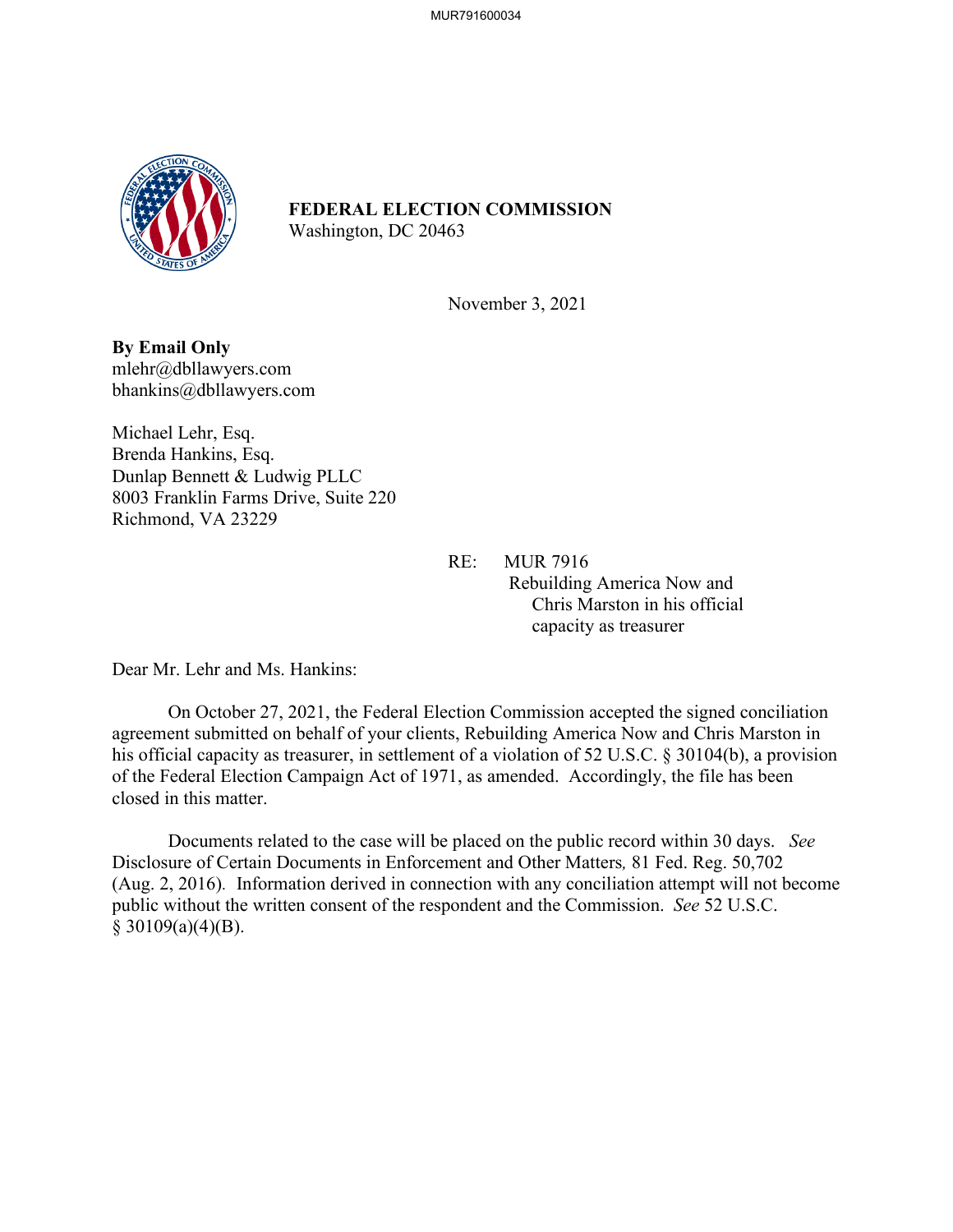MUR791600035

MUR 7916 Michael Lehr, Esq. and Brenda Hankins, Esq. Page 2

 Enclosed you will find a copy of the fully executed conciliation agreement for your files. Please note that the civil penalty of \$20,000 is due within 30 days of the conciliation agreement's effective date. If you have any questions, please contact me at (202) 694-1616 or drigsby@fec.gov.

Sincerely,

Delbert K. Rigsby

Attorney

Enclosure Conciliation Agreement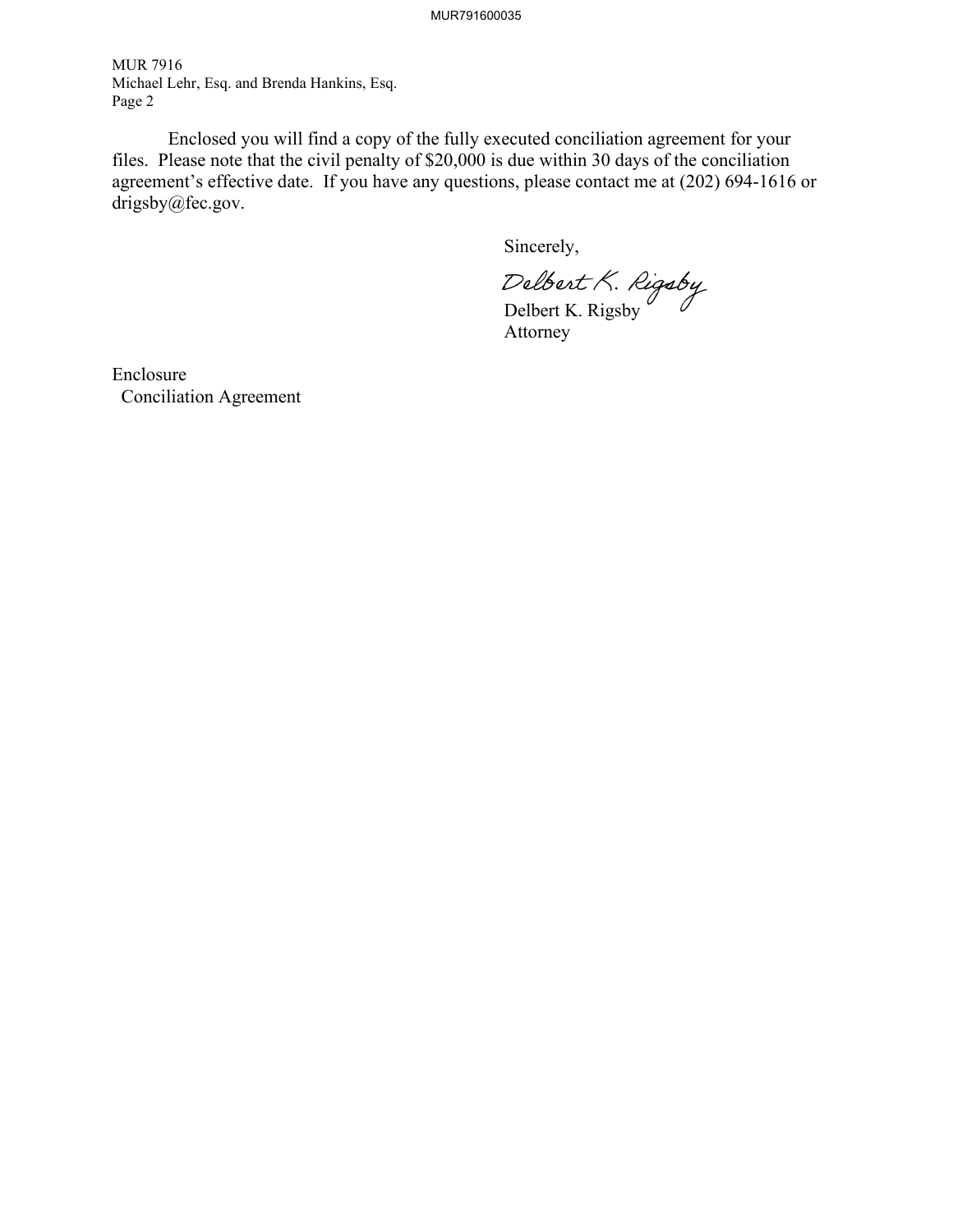MUR791600036

## BEFORE THE FEDERAL ELECTION COMMISSION

| In the matter of              |                 |
|-------------------------------|-----------------|
|                               | <b>MUR 7916</b> |
| Rebuilding America Now and    |                 |
| Chris Marston in his official |                 |
| capacity as treasurer         |                 |
|                               |                 |

## **CONCILIATION AGREEMENT**

This matter was initiated pursuant to information ascertained by the Federal Election Commission ("Commission") in the normal course of carrying out its supervisory responsibilities. The Commission found reason to believe that Rebuilding America Now and Chris Marston in his official capacity as treasurer ("Respondent" or "Committee") violated 52 U.S.C. § 30104(b).

NOW, THEREFORE, the Commission and the Respondent, having participated in informal methods of conciliation, prior to a finding of probable cause to believe, do hereby agree as follows:

 $\mathbf{L}$ The Commission has jurisdiction over the Respondent and the subject matter of this proceeding, and this agreement has the effect of an agreement entered pursuant to 52 U.S.C.  $$30109(a)(4)(A)(i).$ 

Π. Respondent has had a reasonable opportunity to demonstrate that no action should be taken in this matter.

III. Respondent enters voluntarily into this agreement with the Commission.

IV. The pertinent facts in this matter are as follows:

1. The Committee is an independent expenditure-only political committee that registered with the Commission on June 2, 2016.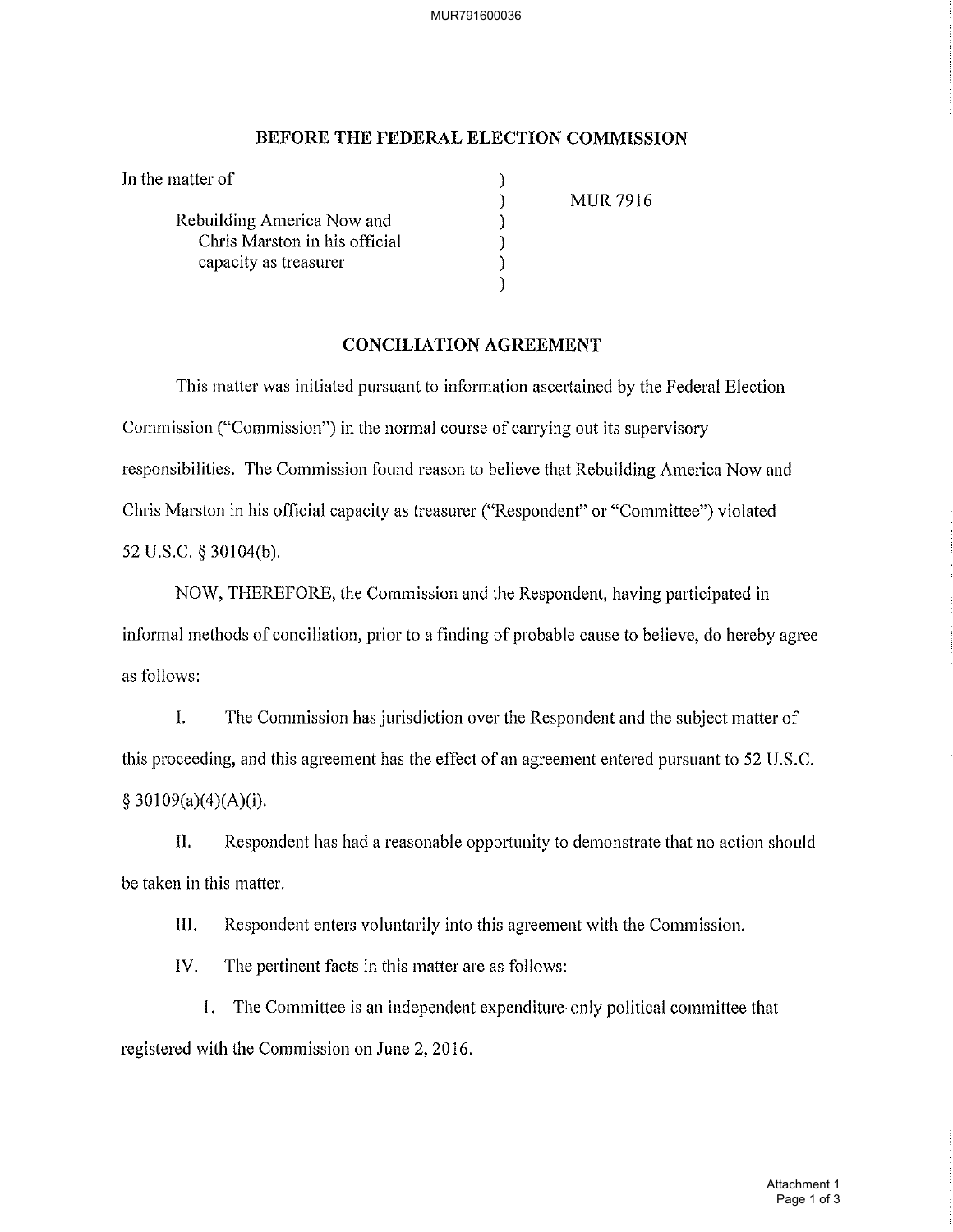MUR 7916 (Rebuilding America Now) **Conciliation Agreement** Page 2 of 3

2. Chris Marston is the current treasurer of the Committee.

3. The Federal Election Campaign Act of 1971, as amended (the "Act"), requires committee treasurers to file reports of receipts and disbursements in accordance with the provisions of 52 U.S.C. § 30104. 52 U.S.C. § 30104(a)(1); 11 C.F.R. § 104.1(a). These reports must include, *inter alia*, the total amount of receipts and disbursements, including the appropriate itemizations, where required. 52 U.S.C. § 30104(b); 11 C.F.R. § 104.3(a).

4. On December 8, 2016, the Committee filed its 2016 30-Day Post-General Report disclosing \$2,272,681.95 in itemized contributions and \$1,842.99 in unitemized contributions. On November 2, 2018, the Committee filed an amended 2016 30-Day Post-General Report disclosing \$3,272,558.95 in itemized contributions and \$1,965.99 in unitemized contributions, resulting in an increase of \$1 million in total contributions.

V. Respondent violated 52 U.S.C. § 30104(b) by failing to report \$1 million in contributions on its 2016 30-Day Post-General Report.

VI. 1. Respondent will pay a civil penalty to the Commission in the amount of Twenty Thousand Dollars (\$20,000), pursuant to 52 U.S.C. § 30109(a)(5)(A).

2. Respondent will cease and desist from committing violations of 52 U.S.C.  $§$  30104(b).

VII. The Commission, on request of anyone filing a complaint under 52 U.S.C.  $§$  30109(a)(1) concerning the matters at issue herein or on its own motion, may review compliance with this agreement. If the Commission believes that this agreement or any requirement thereof has been violated, it may institute a civil action for relief in the United States District Court for the District of Columbia.